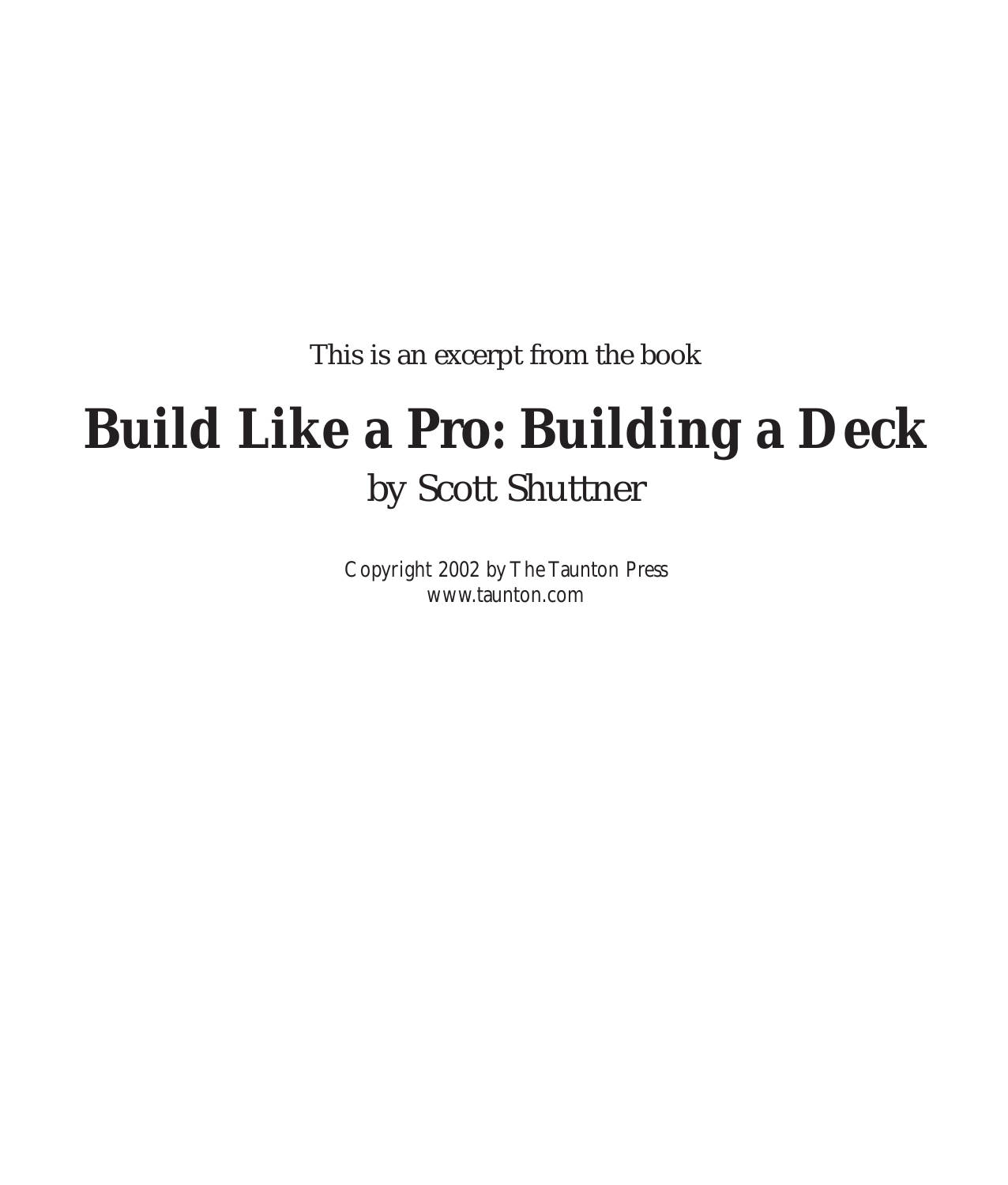### **PRO TIP**

*Step up to a larger joist whenever you come close to the maximum span acceptable. I* usually use a  $2\times 8$ , *except on landings and other small areas.*

### **IN DETAIL**

" On center" —or *o.c.*—is a term commonly used by carpenters to describe the distance from the center of one joist to the next. But joists are seldom laid out that way. Instead, measure "centers" using either the same left- or right-hand face for all the joists except the end ones.

### **IN DETAIL**

**D**ouglas fir deck joists span<br>12 ft. from the ledger to the beam, then cantilever another 3 ft. If I hope to use  $2\times6$  Western red cedar for decking, I know my joists could be 24 in. o.c., according to the decking span tables (see the chart on p. 103). From the joist span table (see the chart on the facing page) in the live load column (under 40 psf with #2 Douglas fir joists 24 in. o.c.), I find that  $2\times10$  joists can span up to 12 ft. 7 in. I could also use  $2\times8$  joists with a maximum span of 12 ft. 5 in. if the joist spacing were 16 in. o.c. Using  $2\times8s$ would require five extra joists, which may cost \$20 more than using  $2\times10s$  but would be easier to install. In addition, closer joist spacing tends to give a deck a sturdier feel.

## Laying Out and Installing Joists

**On most decks**, the joists are attached to the ledger at one end, extend away from the house, and are capped at the other end with either a beam or a single board called a rim joist. Other parts of the joist system include headers (short beams made of doubled joist material that span framing discontinuities and support cut joists) and blocking (short pieces of joist material installed perpendicular to regular joists to help stabilize the system or reinforce particular areas such as railing attachment points.

Joists need to be sized and spaced with considerations for loading, span, wood type, and decking material. Like all other deck framing, joists are subject to rot and should be made from treated or rot-resistant wood. Sometimes joist framing is covered around the perimeter with a finish material called a skirt or fascia.

### **Sizing joists**

With cost in mind, I initially choose the smallest and least number of joists that will do the job properly from the span table. In this case, the live load for this deck is 40 psf, but remember that live loads vary according to use.Wood species is also an important factor, as some woods are definitely stronger than others.Again, this difference is taken into account in the various span tables.

Although span tables are conservative, I prefer to step up to a larger joist whenever I come anywhere close to the maximum span acceptable; very seldom do I use anything smaller than a  $2\times8$ , except on small areas like landings. Overbuilding may cost a bit more, but it will give you a deck that feels solid.

Spacing joists closer will increase their span, because the load will be spread over more joists. If you are close to the maximum span, you will have



**Deck joists are installed and ready for finishing framing details such as blocking and bracing.**

to evaluate the economic advantages of choosing more closely spaced, smaller joists or choosing to use larger-sized joists that are spaced further apart. The type of decking that you are using will also influence your joist spacing. Decking such as 1½-in. thick cedar or pressure-treated wood is strong enough to span joists that are 24 in. o.c., while some of the newer composite decking materials require joist spacing to be 16 in. or even 12 in. o.c. (see the chart on the facing page). If your decking choice requires you to place joists closer together than the span tables call for, you might be able to reduce the size of the joists.

### **Joist layout**

Sizing the joists also helps determine the spacing between them. Usually they are placed 16 in. or 24 in. o.c., so this spacing—called the layout needs to be marked on the ledger for one end of the joist and either the beam or rim joist at the other.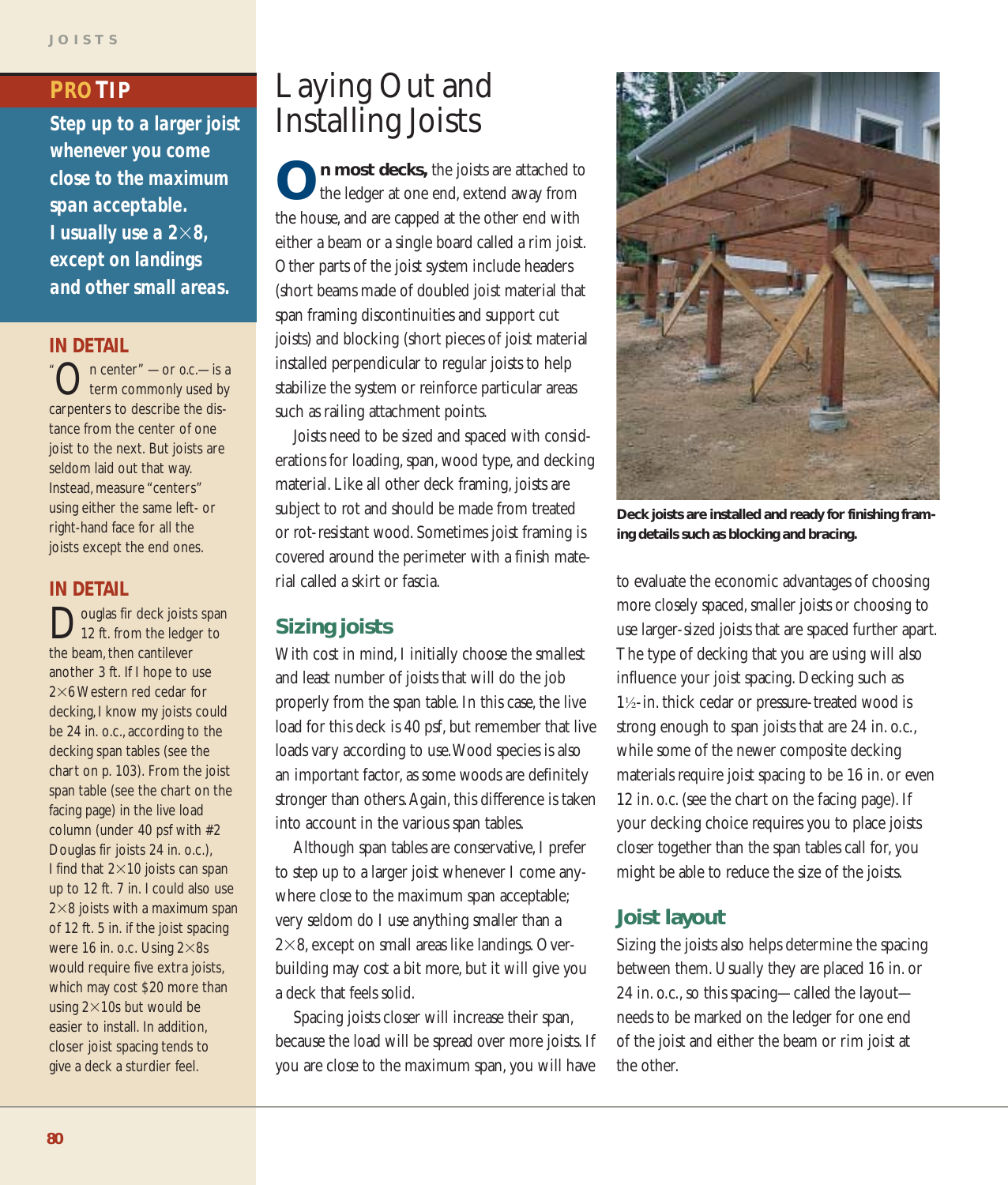Layout isn't complicated, but it does require a consistent approach. Make sure that your starting point on the ledger and rim joist is referenced off of a joist common to both. On a simple rectangle, this is usually the outside joist, but on more complicated decks with angles, it may need to be an interior joist that is uncut and perpendicular to both rim and ledger.

Choosing the exact location to begin your layout will depend on such considerations as what



**Mark 3⁄4 in. to one side of a joist center for the edge of the joist and hanger. Place an "X" to the joist side of the mark to avoid confusion.**



**From the layout mark, use a square to draw a line across the ledger face to help align the joist hanger.**

### **Span Table for Joists**

|                                             | <b>Maximum Span between Posts or Supports</b> |               |              |              |
|---------------------------------------------|-----------------------------------------------|---------------|--------------|--------------|
| <b>Species</b>                              | <b>Joist Size</b>                             | 12 in. o.c.   | 16 in. o.c.  | 24 in. o.c.  |
| Douglas Fir, Southern<br><b>Yellow Pine</b> | $2\times6$                                    | 10 ft. 4 in.  | 9 ft. 3 in.  | 7 ft. 6 in.  |
|                                             | $2\times8$                                    | 13 ft. 7 in.  | 12 ft. 4 in. | 10 ft. 5 in. |
|                                             | $2\times 10$                                  | 17 ft. 4 in.  | 15 ft. 7 in. | 12 ft. 9 in. |
|                                             | $2\times 12$                                  | $20$ ft.      | 18 ft. 1 in. | 14 ft. 9 in. |
| Hem-fir                                     | $2\times6$                                    | 9 ft. 8 in.   | 8 ft. 10 in. | 7 ft. 4 in.  |
|                                             | $2\times8$                                    | 12 ft. 9 in.  | 11 ft. 7 in. | 10 ft. 2 in. |
|                                             | $2\times 10$                                  | 16 ft. 3 in.  | 14 ft. 9 in. | 12 ft. 4 in. |
|                                             | $2\times 12$                                  | 19 ft. 10 in. | 17 ft. 7 in. | 14 ft. 4 in. |
| Redwood,<br><b>Western Red Cedar</b>        | $2\times6$                                    | 8 ft. 10 in.  | 7 ft. 3 in.  | $6$ ft.      |
|                                             | $2\times8$                                    | 11 ft. 7 in.  | 10 ft. 5 in. | 8 ft. 6 in.  |
|                                             | $2\times 10$                                  | 14 ft. 9 in.  | 12 ft. 9 in. | 10 ft. 5 in. |
|                                             | $2\times 12$                                  | 17 ft. 1 in.  | 14 ft. 9 in. | 13 ft. 6 in. |

All joists should be #2 grade or better. These values assume 40 lb./sf. live load (10 lb./sf. dead load included).They permit a deflection of 1/360 of the joist's maximum span when fully loaded.



**Lay out joist locations on the beam, starting at a point analogous with the ledger starting point so layout marks will correspond.**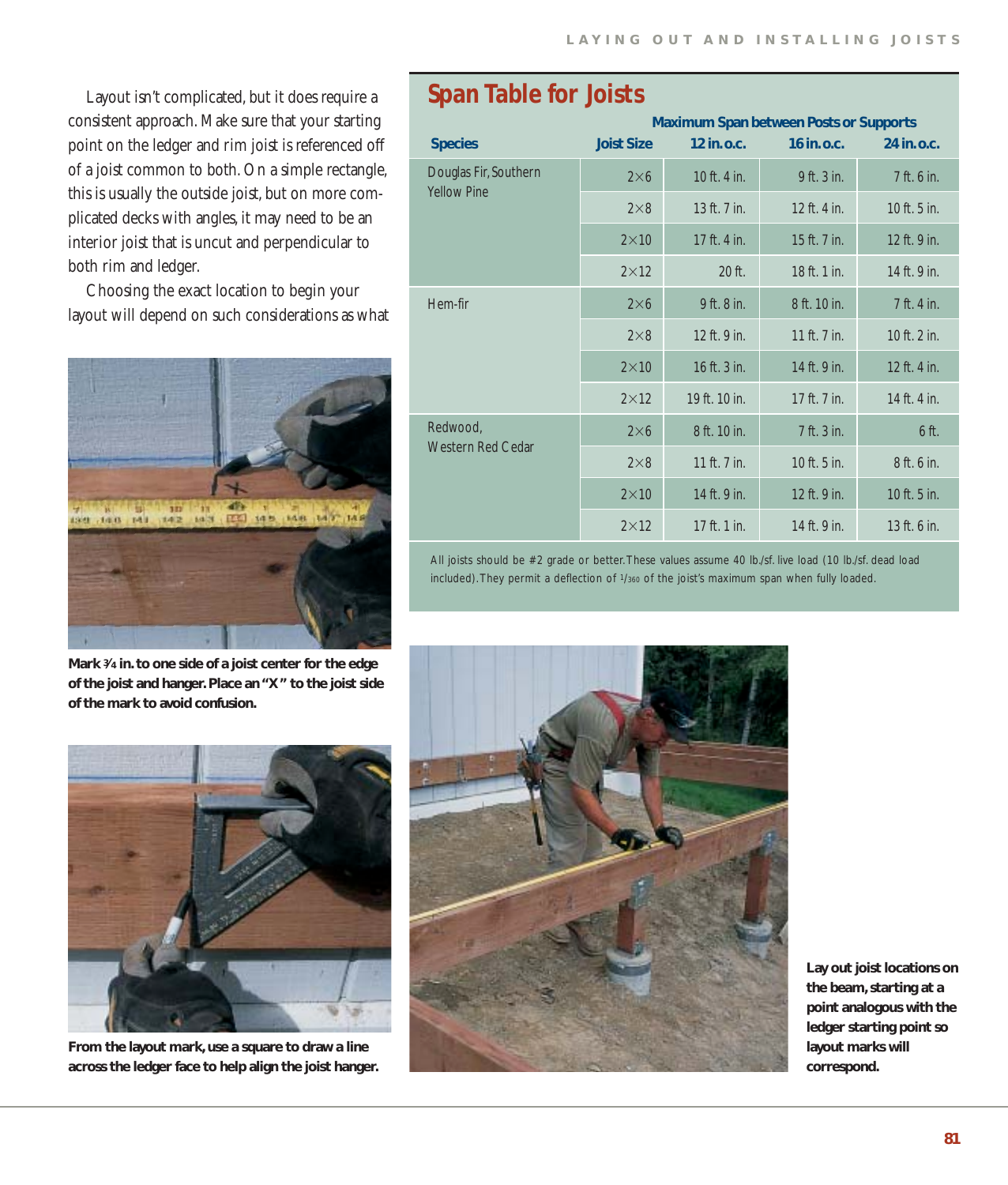*Layout requires a consistent approach. Make sure that your starting point on the ledger and rim joist is referenced off a joist common to both.*

### **IN DETAIL**

Joist hangers are U-shaped<br>
metal brackets that make oist hangers are U-shaped butt connections between two boards easy and secure. Hangers are available in different sizes for different size joists, for doubled joists, and for beams, and come in different strengths for regular and heavy-duty loads. All hangers used on deck construction should be galvanized; stainlesssteel hangers should be considered for severe or coastal environments. Fasteners used with joist hangers should be of the same material, and properly sized for the hanger.

### **PRO TIP Cantilevering Joists**

antilevering is an effective technique that I use on almost all of my decks. It allows me to add several feet to the width of a deck without exceeding the maximum span rating for the joists; it sometimes allows me to use a smaller size joist by decreasing the span between ledger and beam. And cantilevering lets me be less fussy when locating the posts, beams, and foundation work. However, there are a few guidelines that limit the distance that a joist can extend unsupported past the beam, and these assume there will be no unusual loading out at the end other than occupants.

Under the right conditions, it's technically okay for joists to cantilever up to about 40% of the distance they are spanning between supports, as

long as the cantilever doesn't exceed four times the joist depth. For example, a joist spanning 10 ft. between supports could theoretically cantilever another 4 ft. past the supporting beam, for a total joist length of about 14 ft. But if the joists are  $2\times10s$  (with an actual width of 9.5 in.), then your cantilever would be limited to 38 in.  $(4 \times 9.5 = 38)$ .

Unless you like bouncy construction, I would limit the cantilever to about 25% of supported joist length. In fact, I never exceed three feet of cantilever. This makes the deck feel solid even when you are standing out over the cantilevered ends. If you want to cantilever more than three feet, I suggest stepping up to the next larger size joist, even if it exceeds requirements.





### **Cantilevers**

*The maximum length of a cantilever is based on the length of joist that is supported and the width of the joist. Technically joists can be cantilevered up to 40% of the amount that's supported but not more than four times the joist width (formula A). To avoid callbacks about bouncy decks, I prefer a more conservative figure of 25% the amount supported or three times the joist width (formula B).*

railing style you choose and whether the ends of the decking are to be covered with a fascia board or left overhanging the end joist. Don't forget that your end joist may not be installed on the ledger yet, so you may need to add an additional 1½ in. for this.Then find the mark at 12 in., 16 in., or 24 in. (depending on the span tables) for the first joist inside the end joist.

When I start my layout, I don't mark the center of the joist, but rather one side or the other by

adding or subtracting  $\frac{3}{4}$  in. (half the width of a  $2 \times$  joist). I make my layout mark here, and indicate which side of the mark the joist falls on with an "X." On the layout mark, I use a square to draw a perpendicular line across the ledger face to help align the joist hanger.Then I continue the layout all the way to the end, always marking the same face of all the joists. Once the ledger is laid out, I go ahead and lay out the beam the same way, starting with the same joist and making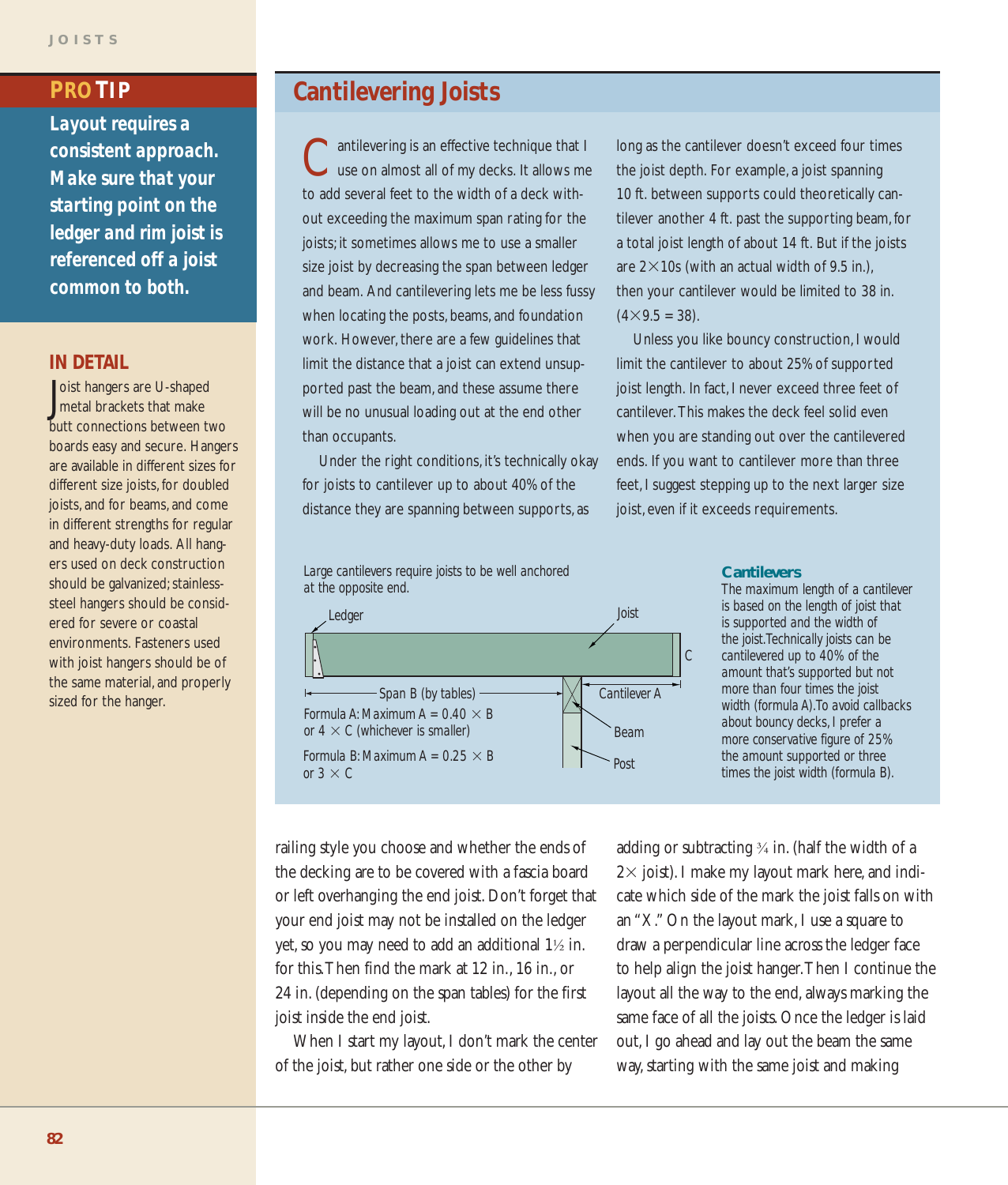sure that my layout marks correspond with those on the ledger.

### **Installing joists**

After layout is complete, I install metal joist hangers to support the joists at the ledger and at all other square butt connections.Although some carpenters prefer to install the hangers after the joists have been temporarily toenailed in place, I think that preinstalling the hangers is faster. First, I slip a small scrap of joist material into the hanger as a guide and hold one edge of the block on the layout line and flush with the top of the ledger. This block not only helps with alignment, but also keeps me from nailing the two legs of the hanger too close together.After putting in a couple of nails to hold the hanger in place, I then remove the block and finish nailing.This method works best if all the joists are close to the same width.

With the joist hangers in place, the joists can be measured, cut to length, and nailed in the hangers; remember to install them with their crowns facing up. Cutting all the joists before installation is a necessity when the joists are hung from hangers at both ends. But keep in mind that when joists are hung only at the ledger end and cantilevered over a beam at the other, their ends will only be aligned if the ledger is straight. I find it quicker and more accurate to first install all the joists with one square end in the hangers, but to leave the other ends "wild" and uncut to final length.

Setting the first joist accurately is important because it can serve as a reference for joist layout, particularly when joists are cantilevered over a supporting beam. One way to make sure that the joist is square to the ledger is to align it parallel to the layout string (set during foundation layout; see pp. 34–35) that runs parallel to the house and out to a batter board.Another method I use to square the joist up with the ledger is to use a big, commercially available aluminum square.After setting



**Here a scrap of joist is used to help set the hanger height and keep the side flanges the correct distance apart.Attach the hangers with 11⁄2-in. long galvanized nails made specifically for metal connectors.**



**Hanger installed and ready for joist.**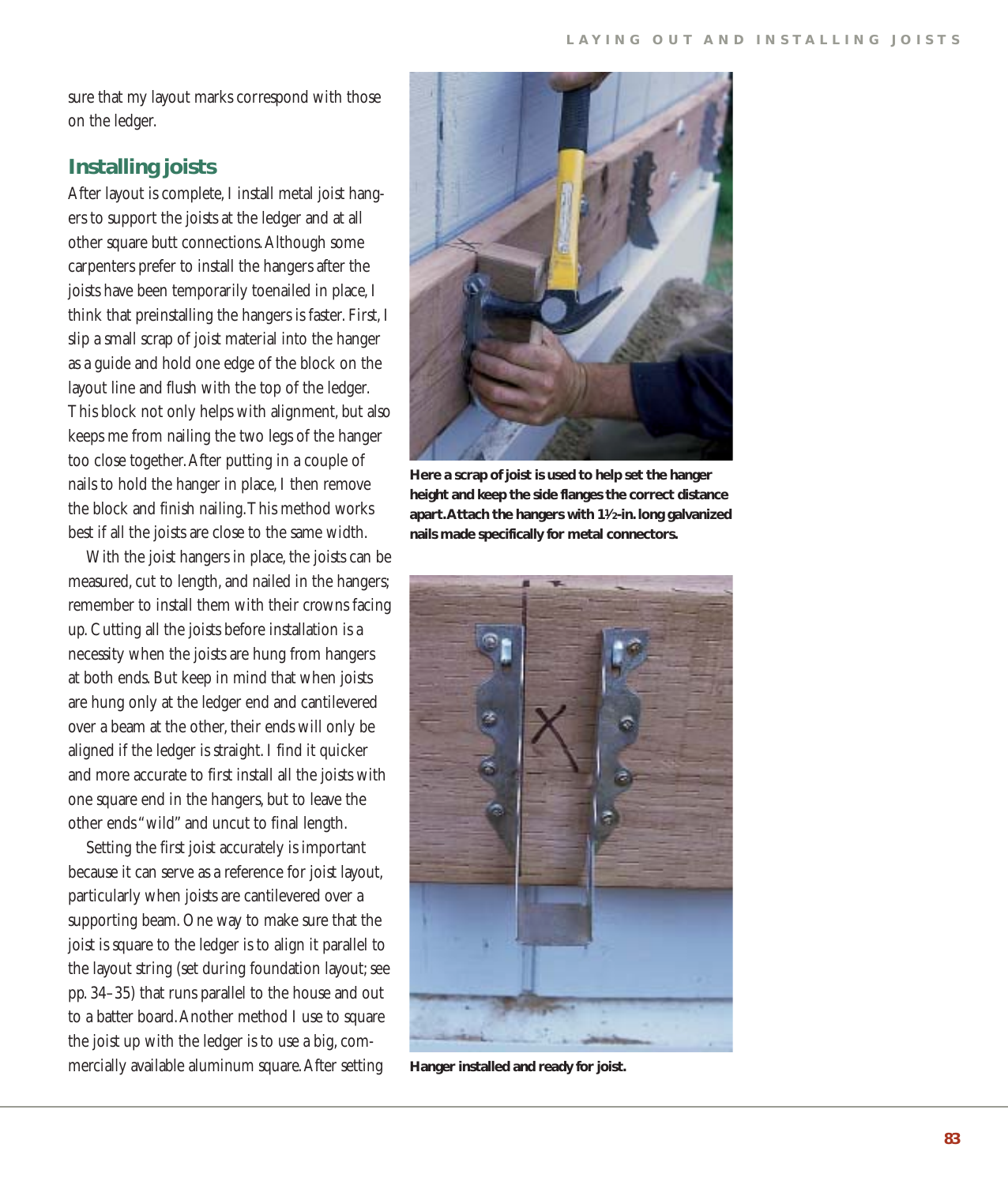### **PRO TIP**

*Even though 8d nails may be handy and seem to fit, don't use them to fasten metal joist hangers—they just aren't strong enough.*

### **TRADE SECRET**

Take a look at most tape<br>measures and you'll notice that the numbers are highlighted every 16 in., usually in red and with little double-headed arrows. This is to help you avoid addition mistakes when laying out 16-in. joist centers. However, 24-in. centers are easier to keep track of, so your tape may only have an arrow to indicate these.

### **IN DETAIL**

If you're installing your decking<br>at a 45-degree angle, the deckf you're installing your decking ing will be spanning more distance than if measured perpendicular to the joists.You will need to space the joists closer together to reduce this longer span and meet the table recommendations. A good rule of thumb is to reduce the maximum joist spacing for a particular decking installed on the perpendicular by about one step when laying it on the diagonal. For example, if the recommended spacing is 24 in. o.c., reduce it to 16 in. o.c. for diagonal decking (or go from 16 in. o.c. to 12 in. o.c.)



**Set the first joist square to the ledger, using a foundation layout string for reference.**

the first end joist with a string or a square, I set the opposite side parallel to the first by measuring out along both the beam and the ledger.To quickly double-check that everything is square, I measure the diagonals from corner to corner to make sure they are the same. If they are not, then I adjust the joist before laying out the rest.



**Checking for a square corner between the first joist and ledger is simplified when using this commercially available, folding aluminum square.**

Once all (or most) of the joists are in place (but not yet fastened to the supporting beam), I can measure their length from the ledger, mark the ends of my two outside joists, and snap a straight chalkline between them to mark the length across the top of the rest of the joists.Then I draw a square cutline on the face of each joist (using the



**After setting the outside joists, check the diagonals to make sure they are equal.**